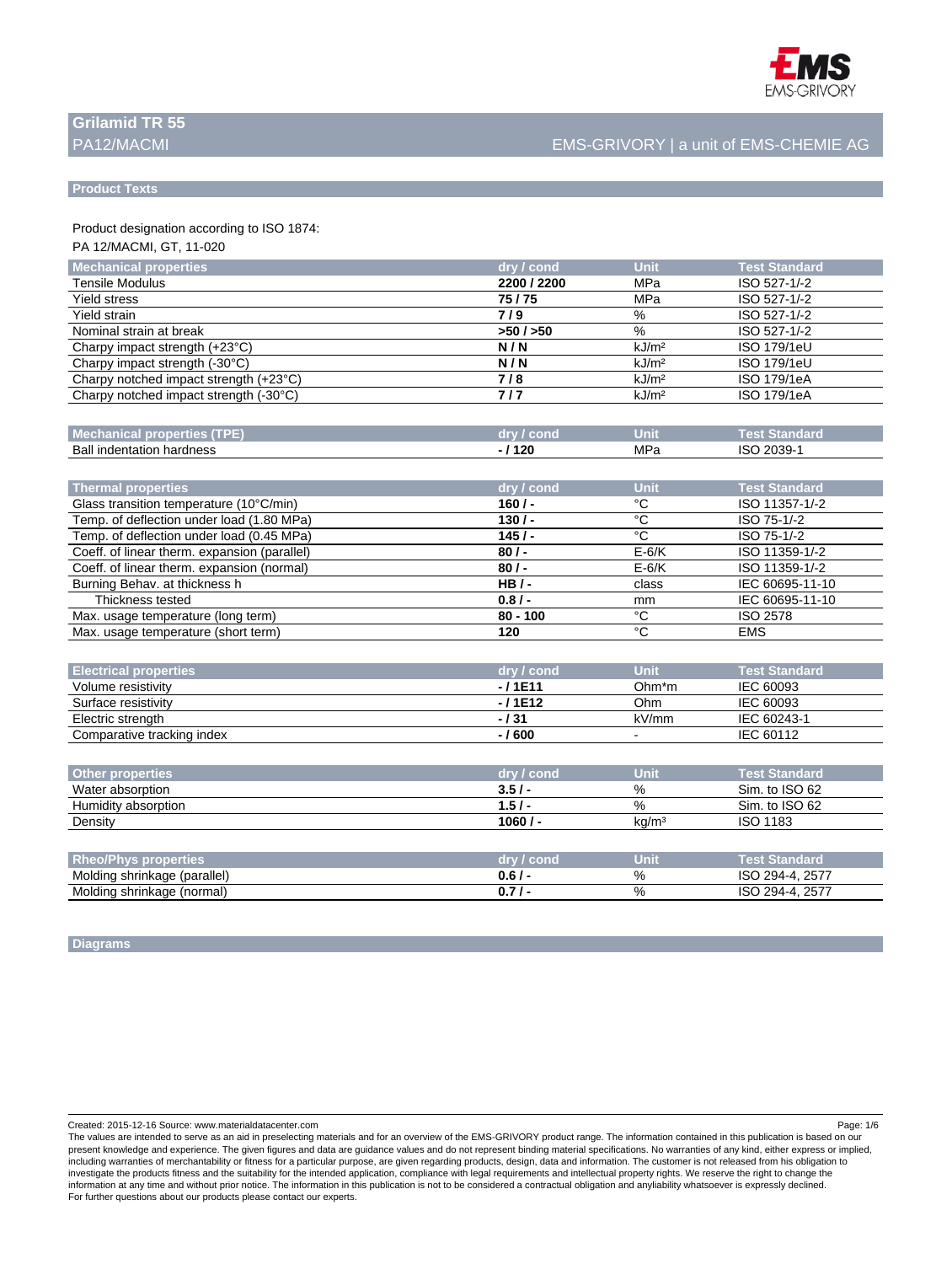### **Viscosity-shear rate** Shearstress-shear rate Shearstress-shear rate



### **Dynamic Shear modulus-temperature Stress-strain and Stress-strain**









Created: 2015-12-16 Source: www.materialdatacenter.com Page: 2/6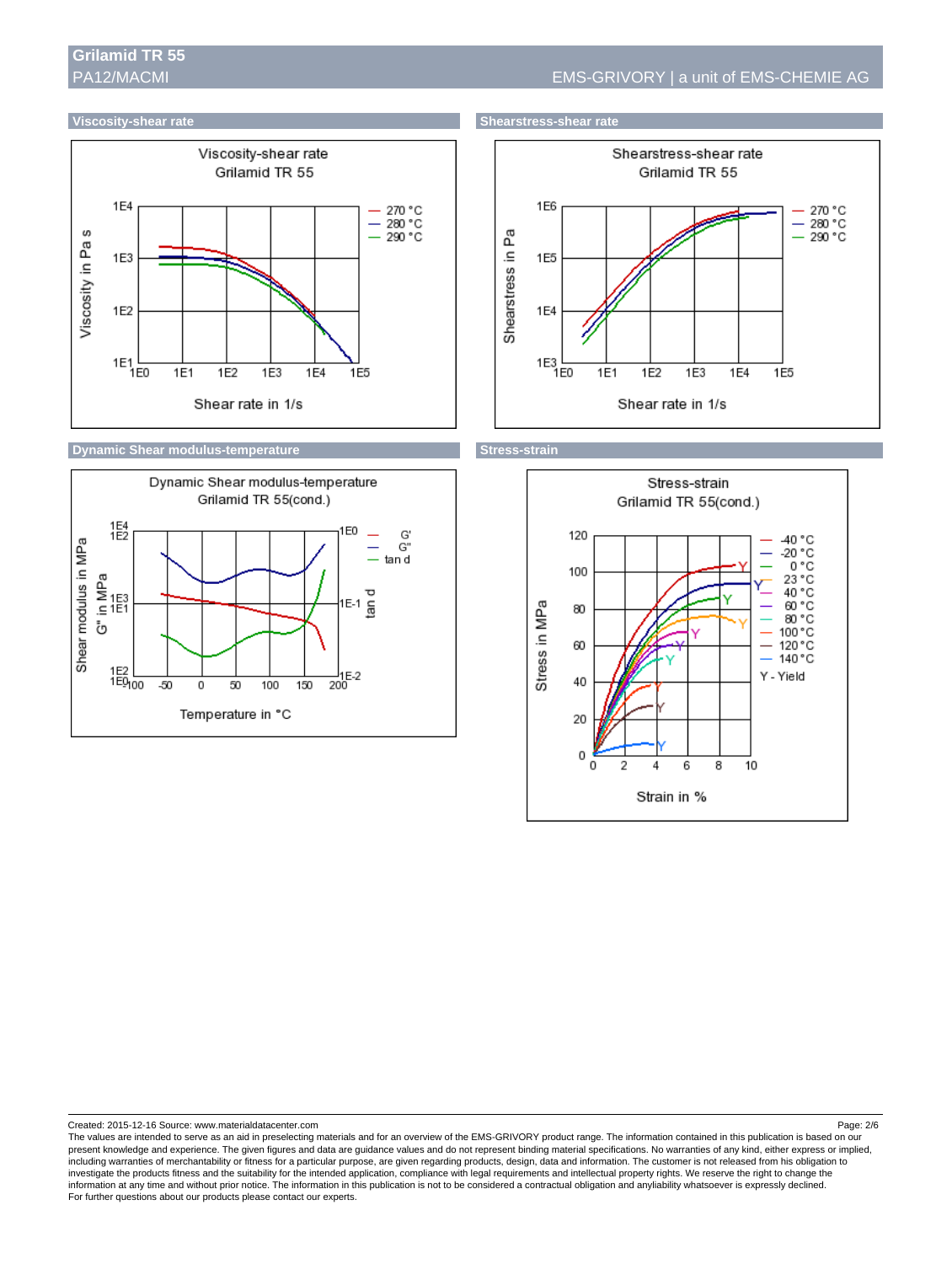



### **Secant modulus-strain Stress-strain Stress-strain (isochronous) 23°C**







Created: 2015-12-16 Source: www.materialdatacenter.com Page: 3/6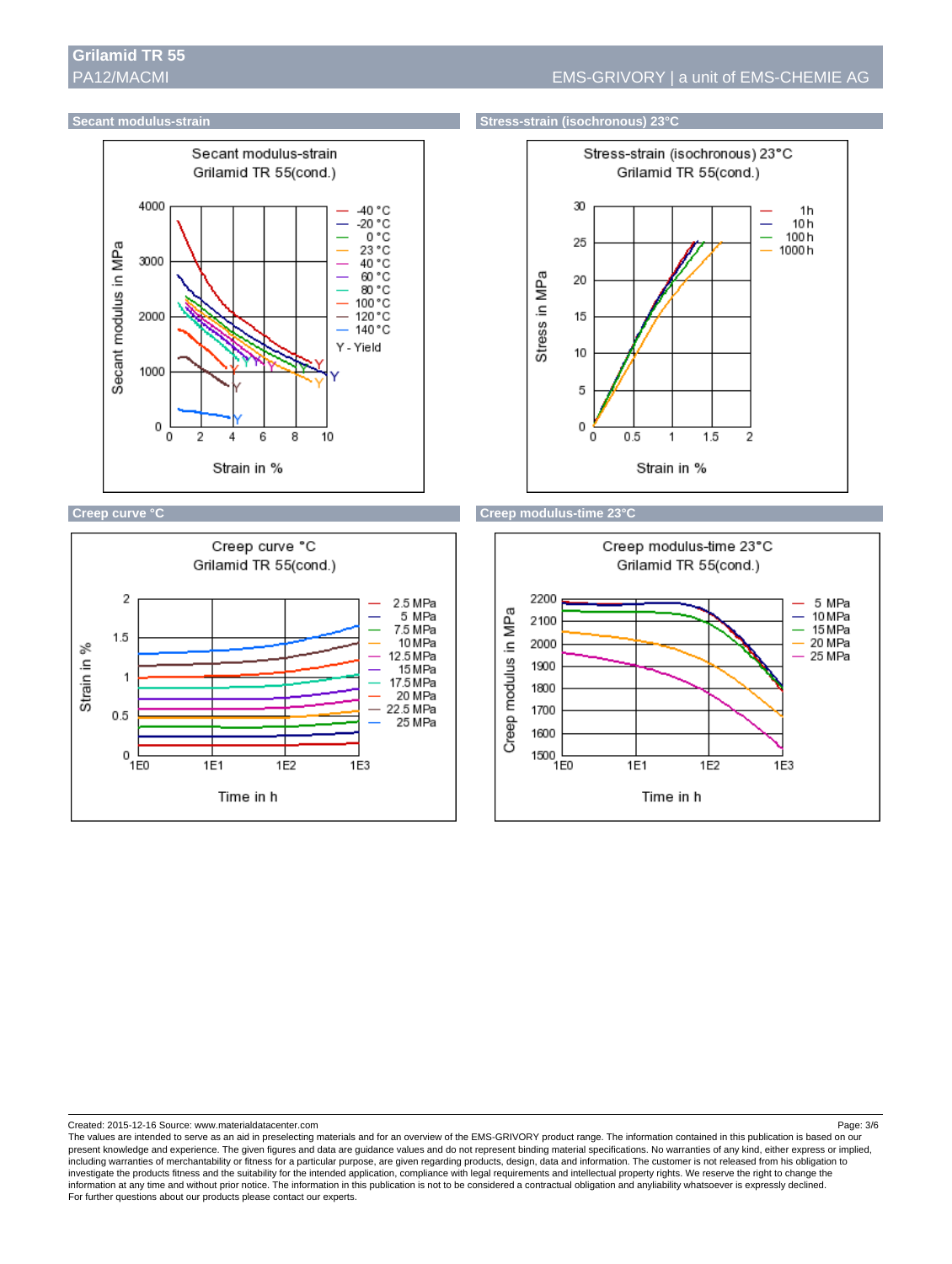### **Specific volume-temperature (pvT)** Tensile modulus-temperature



#### **Stress-Strain (Film Grades)**





#### **Characteristics**

| Processing                                                                          | <b>Optics</b>                                                   |  |
|-------------------------------------------------------------------------------------|-----------------------------------------------------------------|--|
| Injection Molding, Other Extrusion                                                  | Lenses, Optical components                                      |  |
| <b>Delivery form</b>                                                                | Packaging                                                       |  |
| Granules                                                                            | Non oriented film, Cosmetics / Personal care, Medical packaging |  |
| <b>Special Characteristics</b>                                                      | <b>Burning Behaviour</b>                                        |  |
| Transparent                                                                         | UL V <sub>2</sub>                                               |  |
| <b>Regional Availability</b>                                                        | <b>Food Contact</b>                                             |  |
| North America, Europe, Asia Pacific, South and Central America,<br>Near East/Africa | <b>EU Requirements, FDA</b>                                     |  |
|                                                                                     | <b>Medical</b>                                                  |  |
|                                                                                     | USP VI, FDA                                                     |  |

Created: 2015-12-16 Source: www.materialdatacenter.com Page: 4/6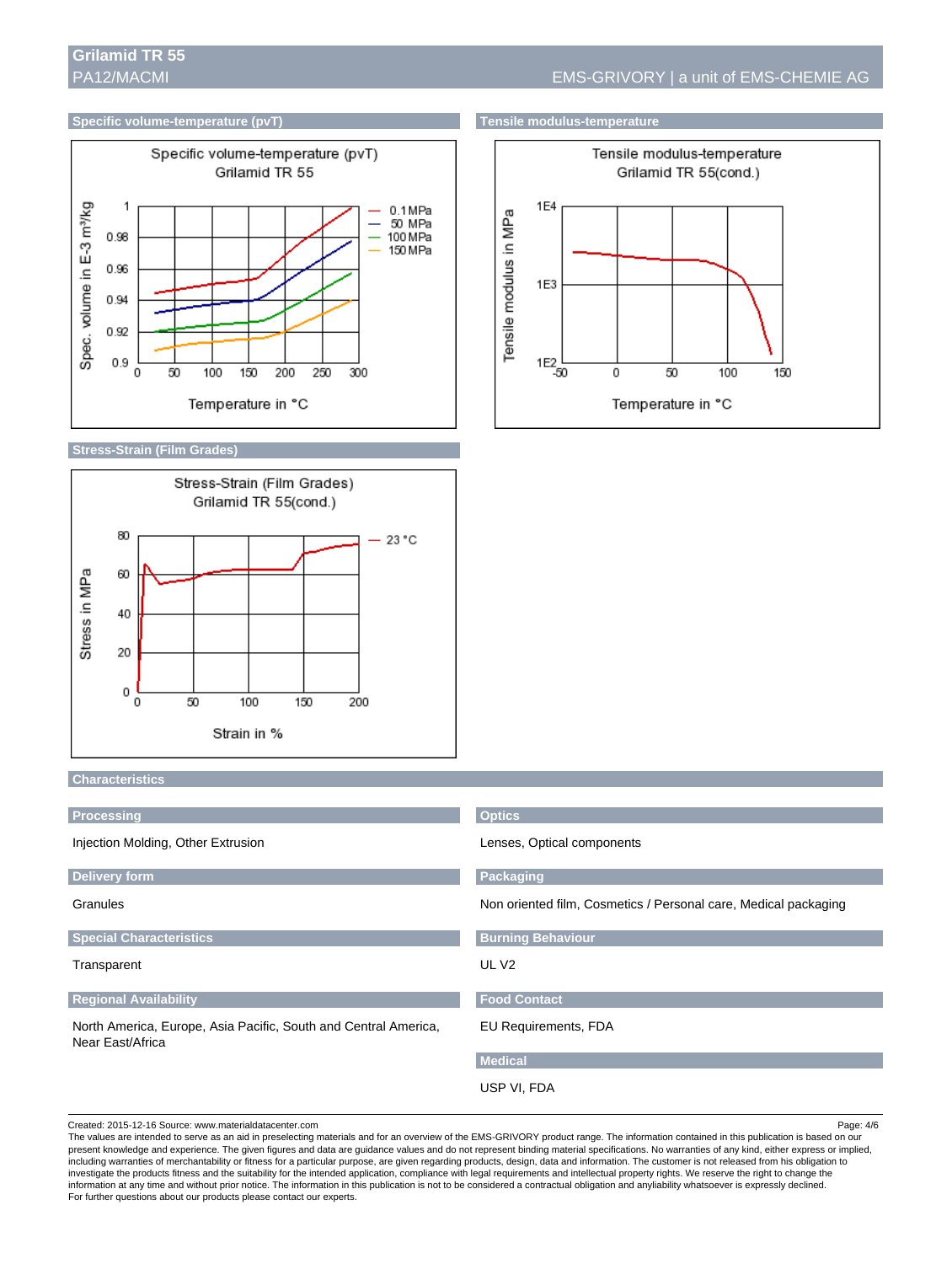# **Grilamid TR 55**

#### **Automotive**

Automotive electr. and electronics, lighting, Cooling and climate control, Fuel systems, Powertrain and Chassis , Interior

#### **Electricals & Electronics**

Electrical appliances, Electrical equipment, Cables & Tubes, Energy distribution, Lighting, Mobile phones and other portable devices

#### **Industry & Consumer goods**

Heating systems, Housewares, Hydraulics & Pneumatics, Mechanical Engineering, Medical devices, Power transmission, Sanitary, water and gas supply, Sports & Leisure, Tools & Accessories

#### **Chemical Media Resistance**

#### **Acids**

- $\bigcirc$ Acetic Acid (5% by mass) (23°C)
- ⊕ Citric Acid solution (10% by mass) (23°C)
- ⊕ Lactic Acid (10% by mass) (23°C)
- 0 Hydrochloric Acid (36% by mass) (23°C)
- $\bullet$ Nitric Acid (40% by mass) (23°C)
- $\textcircled{\scriptsize{1}}$ Sulfuric Acid (38% by mass) (23°C)
- $\bigcirc$ Sulfuric Acid (5% by mass) (23°C)
- ◓ Chromic Acid solution (40% by mass) (23°C)

# **Bases**

- $\bigcirc$ Sodium Hydroxide solution (35% by mass) (23°C)
- ⋒ Sodium Hydroxide solution (1% by mass) (23°C)
- Ammonium Hydroxide solution (10% by mass) (23°C)  $(\cdot)$

#### **Alcohols**

- ◓ Isopropyl alcohol (23°C)
- Methanol (23°C)
- Ethanol (23°C)

#### **Hydrocarbons**

- n-Hexane (23°C)
- Toluene (23°C)
- iso-Octane (23°C) ⊕

#### **Ketones**

◓ Acetone (23°C)

### **Ethers**

 $\bigcirc$ 

 $\bigcirc$ Diethyl ether (23°C)

#### **Mineral oils**

SAE 10W40 multigrade motor oil (23°C)

Created: 2015-12-16 Source: www.materialdatacenter.com Page: 5/6

The values are intended to serve as an aid in preselecting materials and for an overview of the EMS-GRIVORY product range. The information contained in this publication is based on our present knowledge and experience. The given figures and data are guidance values and do not represent binding material specifications. No warranties of any kind, either express or implied, including warranties of merchantability or fitness for a particular purpose, are given regarding products, design, data and information. The customer is not released from his obligation to investigate the products fitness and the suitability for the intended application, compliance with legal requirements and intellectual property rights. We reserve the right to change the information at any time and without prior notice. The information in this publication is not to be considered a contractual obligation and anyliability whatsoever is expressly declined. For further questions about our products please contact our experts.

## **Water contact**

NSF 61, KTW, WRAS, DVGW W270